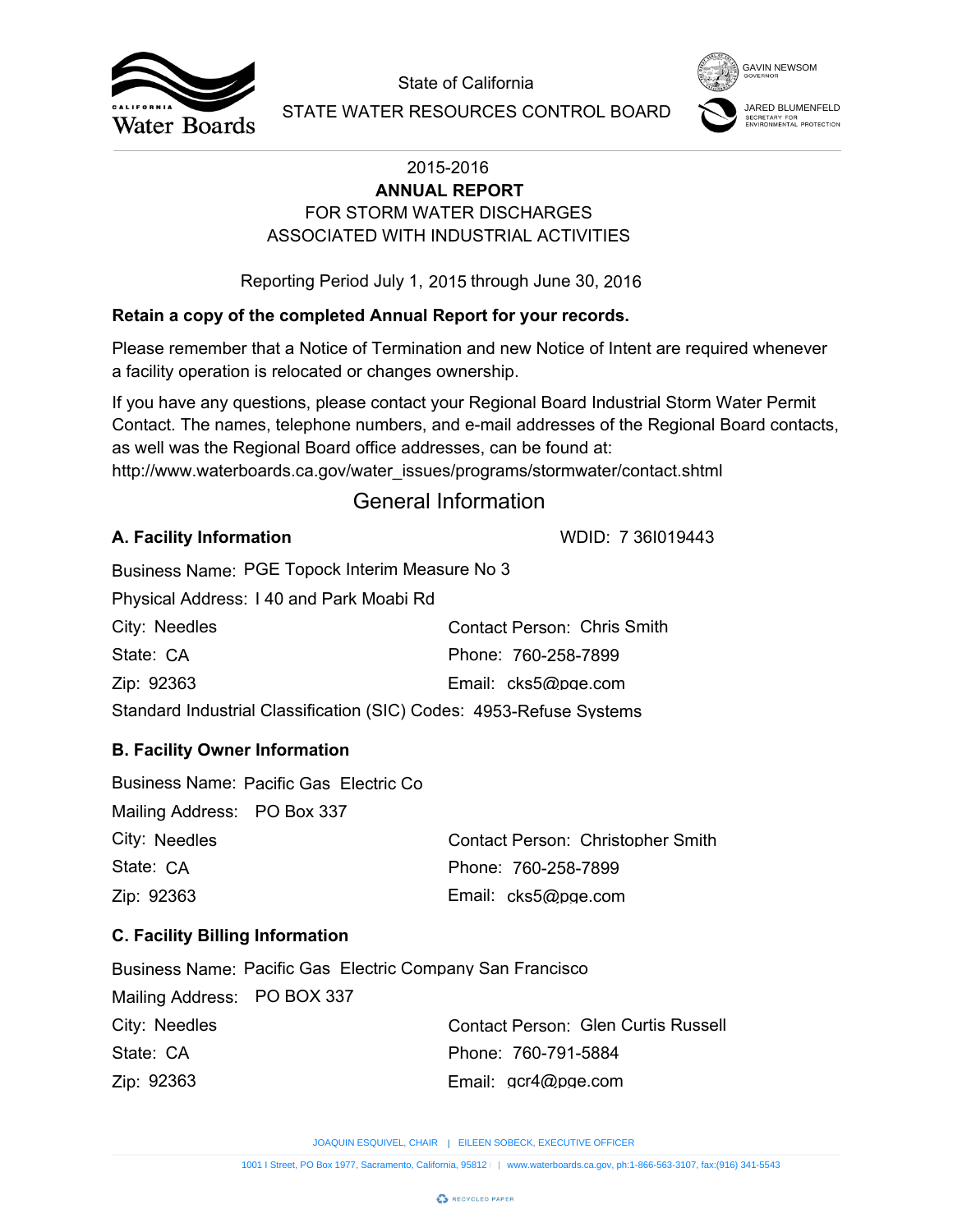



# Question Information

1. Has the Discharger conducted monthly visual observations (including authorized and unauthorized Non-Storm Water Discharges and Best Management Practices) in accordance with Section XI.A.1? EVERT YOUTHERN SOBECTS AND MOTHERN SOMETHED WORD 7 361019443<br>
Information<br>
and best Management Practices) in accordance<br>
tion.<br>
EILEN Management Practices) in accordance<br>
tion.<br>
with Section XI.A.2?<br>
tion.<br>
and Management 2015-2016<br>
18<br>
18<br>
18<br>
18<br>
18<br>
2011 I Strem Mater Discharges and Best Management Practices) in accordance<br>
3-80mm Mater Discharges and Best Management Practices) in accordance<br>
1.12<br>
1.12<br>
1.16<br>
2.1.12<br>
1.16<br>
2.1.1.1.5 Lu



If No, see Attachment 1, Summary of Explanation.

2. Has the Discharger conducted sampling event visual observations at each discharge location where a sample was obtained in accordance with Section XI.A.2?





If No, see Attachment 1, Summary of Explanation.

3. Did you sample the required number of Qualifying Storm Events during the reporting year for all discharge locations, in accordance with Section XI.B?

 $Yes$   $|\times|$  No

If No, see Attachment 1, Summary of Explanation.

4. How many storm water discharge locations are at your facility?

5

5. Has the Discharger chosen to select Alternative Discharge Locations in accordance with Section XI.C.3?



6. Has the Discharger reduced the number of sampling locations within a drainage area in accordance with the Representative Sampling Reduction in Section XI.C.4?





6.1. Has the Discharger reduced the frequency of sampling at the facility area in accordance with the Sample Frequency Reduction in Section XI.C.7?

Yes I I No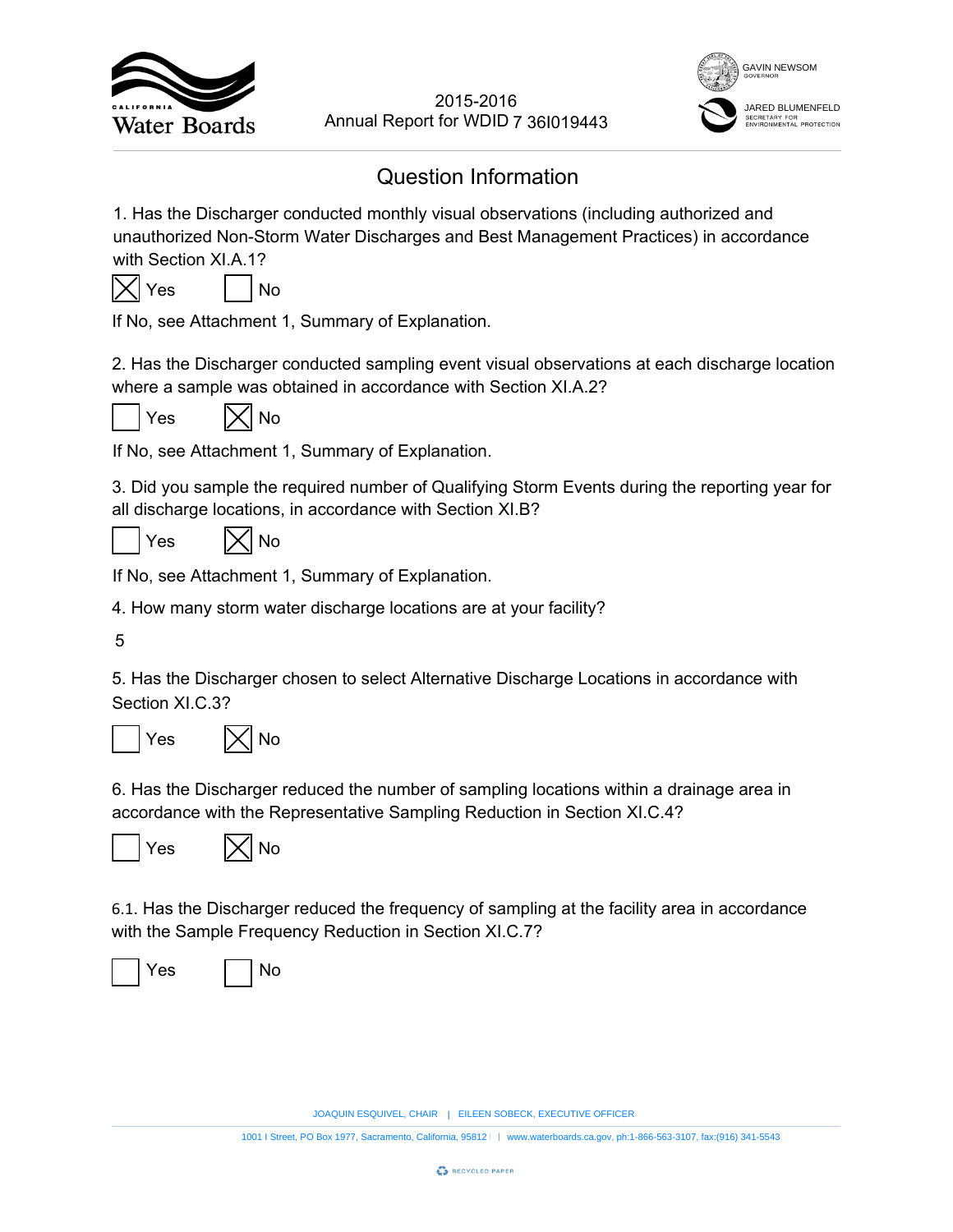



7. Permitted facilities located within an impaired watershed must assess for potential pollutants that may be present in the facility's industrial storm water discharge. Using the table below, populated based on the facility's location, indicate the presence of the potential pollutant at the facility. 7 36l019443<br>
rshed must asse<br>
eter discharge. U<br>
presence of the<br>
watershed. You<br>
n the SWPPP pc<br>
ne pollutants?<br>
b the<br>
tion XI.B.5?<br>
aluation during th<br>
d? 05/04/2016 2015-2016<br>
1001 Is Annual Report for WDID 7 361019443<br>
1001 Is conceded within an impaired watersheed must assess for potential pollutants<br>
artistic street of the final is the metallity's industrial storm water discharge.

The facility is not located within an impaired HUC 10 watershed. You are not required to select any Industrial Pollutants. Skip Questions 8 and 9.

8. Has the Discharger included the above pollutants in the SWPPP pollutant source assessment and assessed the need for analytical monitoring for the pollutants?

|--|

| ρς |  | No |
|----|--|----|
|----|--|----|

If No, what date will the parameter(s) will be added to the SWPPP and Monitoring Implementation Plan?

9. Were all samples collected in accordance with Section XI.B.5?



If No, see Attachment 1, Summary of Explanation.

10. Has any contained storm water been discharged from the facility this reporting year?





If Yes, see Attachment 1, Summary of Explanation.

11. Has the Discharger conducted one (1) annual evaluation during the reporting year as required in Section XV?





If Yes, what date was the annual evaluation conducted? 05/04/2016

If No, see Attachment 1, Summary of Explanation.

JOAQUIN ESQUIVEL, CHAIR | EILEEN SOBECK, EXECUTIVE OFFICER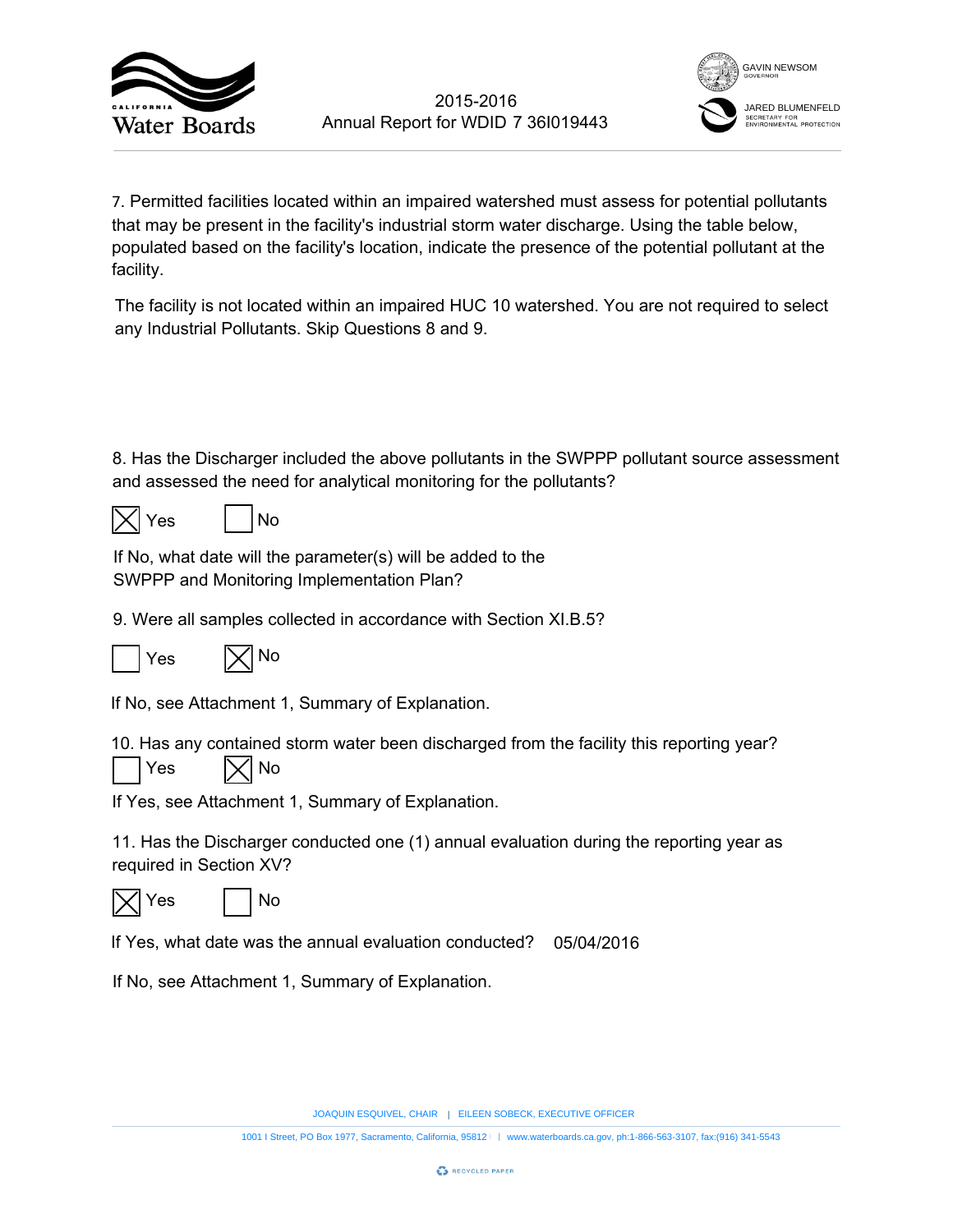



12. Has the Discharger maintained records on-site for the reporting year in accordance with XXI.J.3?



If No, see Attachment 1, Summary of Explanation.

If your facility is subject to Effluent Limitation Guidelines in Attachment F of the Industrial General Permit, include your specific requirements as an attachment to the Annual Report (attach as file type: Supporting Documentation).

# ANNUAL REPORT CERTIFICATION

I certify under penalty of law that this document and all attachments were prepared under the direction or supervision in accordance with a system designed to assure that qualified personnel propoerly gether and evaluate the information submitted. Based on my inquiry of the person or persons who manage the system, or those persons directly responsible for gathering the information, the information submitted is, to the best of my knowledge and belief, true, accurate, and complete. I am aware that there are significant penalties for submitting false information, including the possibility of fine and imprisonment for knowing violations. 7 36I019443<br>
The reporting year in accordance<br>
the reporting year in accordance<br>
the reporting of the Industria<br>
ERTIFICATION<br>
Ill attachments were prepared und<br>
designed to assure that qualified p<br>
the pirectly responsibl EXECUTIVE THE SURFACT CONDIDENT TO THE SURFACT THE SURFACT CONDIDENT TO THE SURFACT THE SURFACT THE SURFACT OF THE SURFACT OF THE SURFACT OF THE SURFACT OF DESCRIPTION TO THE SURFACT CONDUCT CONDUCT THE CATION CONDIDENT SU 2015-2016<br>
1201 Experimental Report for WDID 7 361019443<br>
2019<br>
2019<br>
2019<br>
2019<br>
2019<br>
2019<br>
2019<br>
2019<br>
2019<br>
2019<br>
2019<br>
2019<br>
2019<br>
2019<br>
2019<br>
2019<br>
2019<br>
2019<br>
2019<br>
2019<br>
2019<br>
2019<br>
2019<br>
2019<br>
2019<br>
2019<br>
2019<br>
20

Printed Name:

Title: Site Operations Manager **Container Strutter Container 1** Date: 07/13/2016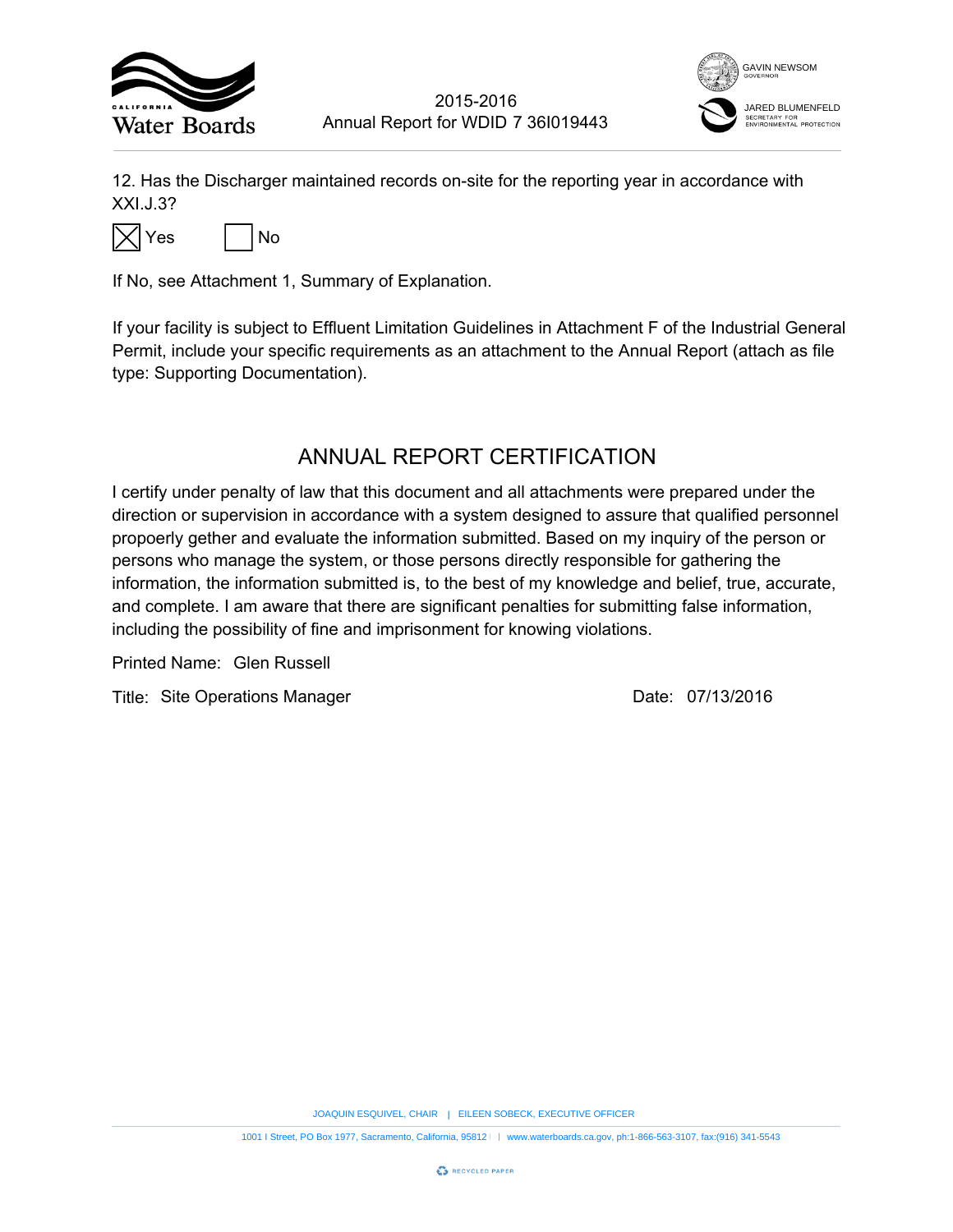#### 2015-2016

## **Annual Report for WDID 7 36I019443**

### **Summary of Explanations**

| <b>Explanation Question</b> | <b>Explanation Text</b>                                                                                                                                                                                                                                                                                                                                                                                                                                                                                                               |  |  |  |
|-----------------------------|---------------------------------------------------------------------------------------------------------------------------------------------------------------------------------------------------------------------------------------------------------------------------------------------------------------------------------------------------------------------------------------------------------------------------------------------------------------------------------------------------------------------------------------|--|--|--|
| Question 2                  | There were no storm events that resulted in discharge of stormwater from the site during the July<br>1, 2015 through June 30, 2016 period; therefore, no stormwater samples were collected. In<br>general, discharge of stormwater from the facility did not occur due to the arid climate, drainage<br>properties of soil at unpaved areas, and pumping of storm water collected on the concrete<br>treatment pad into the treatment facility. During rain events, when safe, the site was walked to<br>monitor discharge locations. |  |  |  |
| Question 3                  | There were no storm events that resulted in discharge of stormwater from the site during the July<br>1, 2015 through June 30, 2016 period; therefore, no stormwater samples were collected. In<br>general, discharge of stormwater from the facility did not occur due to the arid climate, drainage<br>properties of soil at unpaved areas, and pumping of storm water collected on the concrete<br>treatment pad into the treatment facility. During rain events, when safe, the site was walked to<br>monitor discharge locations. |  |  |  |
| Question 9                  | There were no storm events that resulted in discharge of stormwater from the site during the July<br>1, 2015 through June 30, 2016 period; therefore, no stormwater samples were collected. In<br>general, discharge of stormwater from the facility did not occur due to the arid climate, drainage<br>properties of soil at unpaved areas, and pumping of storm water collected on the concrete<br>treatment pad into the treatment facility. During rain events, when safe, the site was walked to<br>monitor discharge locations. |  |  |  |
| Summary of Attachmante      |                                                                                                                                                                                                                                                                                                                                                                                                                                                                                                                                       |  |  |  |

| <b>Summary of Attachments</b> |                                 |                    |                      |                    |                                                                                   |
|-------------------------------|---------------------------------|--------------------|----------------------|--------------------|-----------------------------------------------------------------------------------|
| <b>Attachment Type</b>        | l Attachment Title              | <b>Description</b> | <b>Date Uploaded</b> | <b>Part Number</b> | l Attachment Hash                                                                 |
| <b>SWPPP</b>                  | <b>ISWPPP Amendments</b><br>Log |                    | 07/13/2016           |                    | 5ead885c06f3d42459f<br> 6f795a2e2636b1a223d  <br> ffa6d4e3cc344b371f32  <br>lb23e |